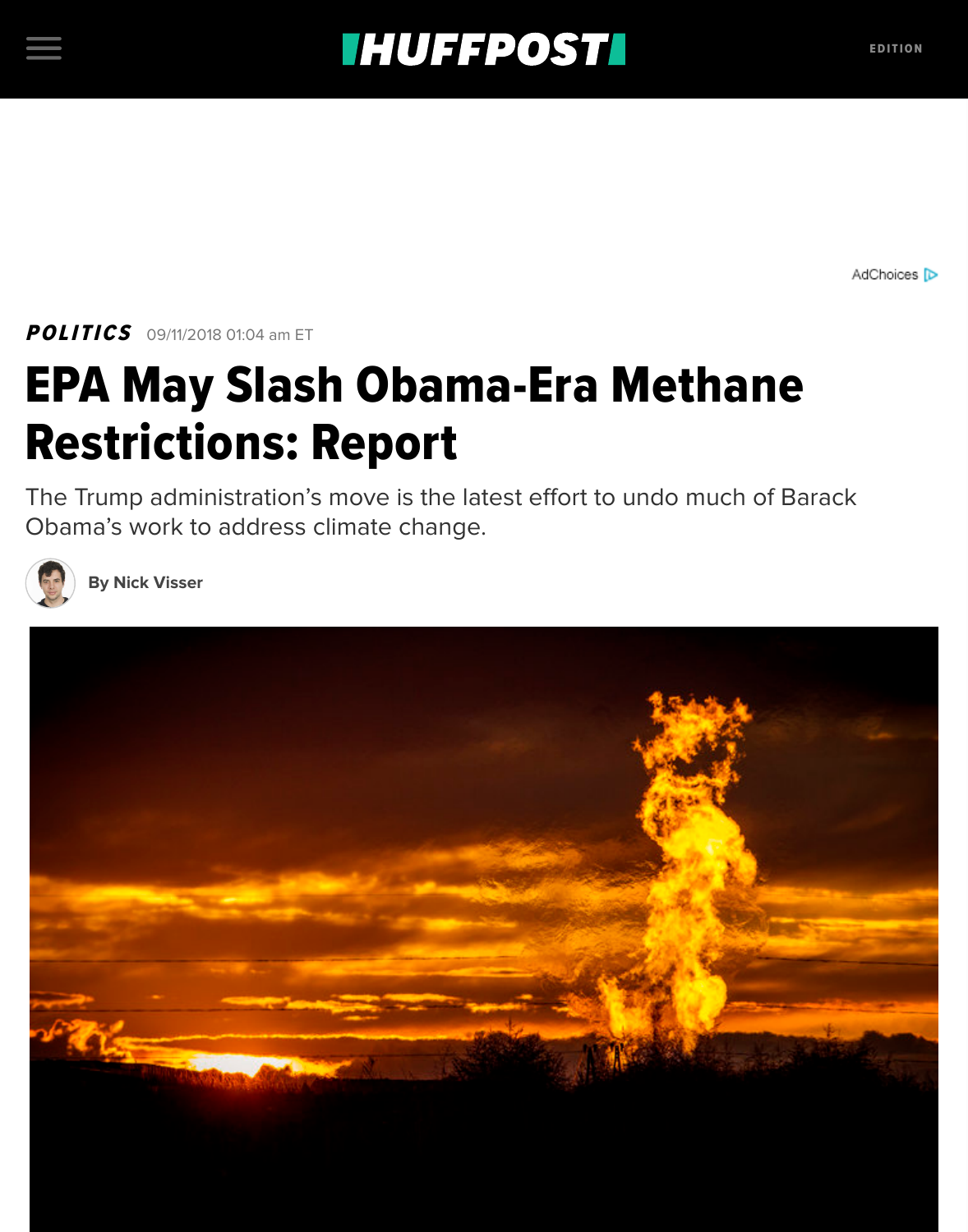The newspaper, citing agency documents that have not yet been made pub will propose loosening an Obama-era rule that mandates energy companies inspect their oil and gas wells for methane leaks. The Interior Department is to r[elease its own proposal to remove](https://www.huffingtonpost.com/topic/epa) bans on the "flaring" of methane at d Times notes.

The moves are the latest efforts this year to undo much of former President work to address man-made climate change, spurred by the release of green emissions. While methane makes up only about 10 percent of those emissic about 25 times more potent than carbon dioxide.

Current rules mandate energy companies inspect their drilling operations as six months, and those found to be leaking methane must be repaired within proposed plan would allow well owners to space out inspections to just ond even once every two years, and double the allotted time to fix leaks to 60 do

The rules would also allow energy operations in states with their own methangerabide by those rather than federal rules, even if local laws are far weaker.

The EPA has this year moved to dramatically weaken fuel economy and ant standards for vehicles, which would add 600 million metric tons of carbon dioxide to atmosphere by 2030. The agency also proposed gutting rules aimed at curl emissions from the nation's power plants, which could lead to up to 1,400 more premature. deaths each year by 2030, according to the EPA's own analysis.

"They're taking them down, one by one," Janet McCabe, who served as the and air regulator under Obama, [told the Times.](https://www.huffingtonpost.com/entry/trump-fuel-economy-standards_us_5b106b1ae4b010565aaa80e4)

The agency efforts to roll back many of the nation's environmental standard